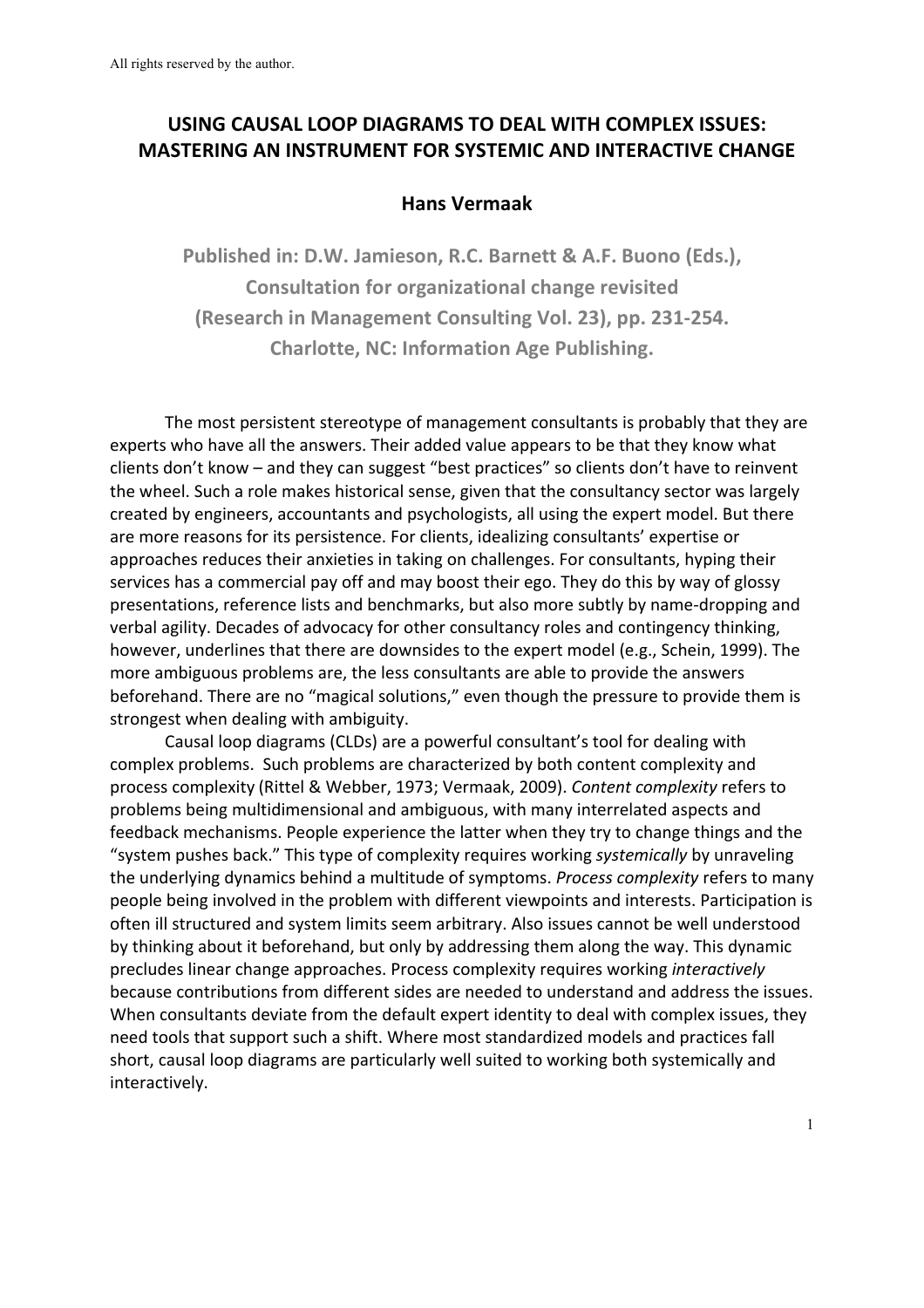Causal loop diagramming is the most striking component of system dynamics. It was popularized in the management arena by Peter Senge in the 1990s and has been recognized as a powerful tool for complex issues. However, this recognition never translated itself into wide application (Warren, 2004; Zock & Rautenberg, 2004). One explanation is that the tool tries to bridge contrasting worlds – applying an analytical method to deal with social problems. It uses a systemic approach to get a grasp on issues that will remain partly unknowable and unmanageable (Flood, 1999). This gives CLDs their added value, but also leads to discomfort: for engineers they feel too fuzzy; for "people persons" they feel too technical. Not only does this lead to CLDs being underused, it also leads to typical pitfalls. One pitfall is not addressing context complexity, which happens when consultants use it as a discussion aid but discard analytical rigor – diagrams are drawn as a fuzzy visualization tool for intuitive insights. The opposite pitfall is not addressing process complexity, which happens when experts lock themselves away in apparent service of research rigor. However, a perfect diagram rarely suffices to bring about change. It disappears into a desk drawer if people don't buy into it or if it does not resonate with their own understanding.

The chapter discusses ways to counter these popular pitfalls by presenting lessons learned based on working with such diagrams over the last twenty-five years, both creating them in consultancy projects and enabling other change agents to do so. In the first part of the chapter, technical "rules of thumb" are discussed to capture systemic dynamics in a CLD. A five-step approach is outlined, explained and illustrated  $-$  a method that is sufficient to enable even non-experienced diagrammers to get going. However, diagramming becomes a truly powerful tool when people are involved in using or making them. In the second part of the chapter, three contrasting approaches are outlined to do this, different both in purpose and intensity of participation. Each of these interactive intervention designs is illustrated with a case example. Both parts can assist change agents to design a change approach geared to any individual case in a way that takes full advantage of the instrument's potential to deal effectively with tough issues. My stance in this chapter is that powerful diagramming requires sufficient understanding of both its technical and its intervention aspects and that neither is straightforward. However, sufficient proficiency allows CLDs to be a critical component in any consultant's toolkit focused on complex organizational change.

# **WORKING SYSTEMICALLY: THE TECHNIQUE OF CAUSAL LOOP DIAGRAMS**

Systems thinking is a container concept for a broad spectrum of schools, concepts and instruments that have emerged since the 1940s. What they have in common is that they (1) don't only examine the parts but also the whole to understand how systems behave, and (2) examine interdependencies between factors, forces and suchlike. Early schools in this realm are cybernetics, system dynamics, and open systems theory. More recent additions include soft systems methodology and chaos theory. Causal loop diagrams stem from the system dynamics school. Hard core system dynamicists often use them in combination with stock-and-flow diagrams and behavior-over-time graphs. For the purpose of this chapter, however, these uses are set aside: CLDs on their own are already very useful.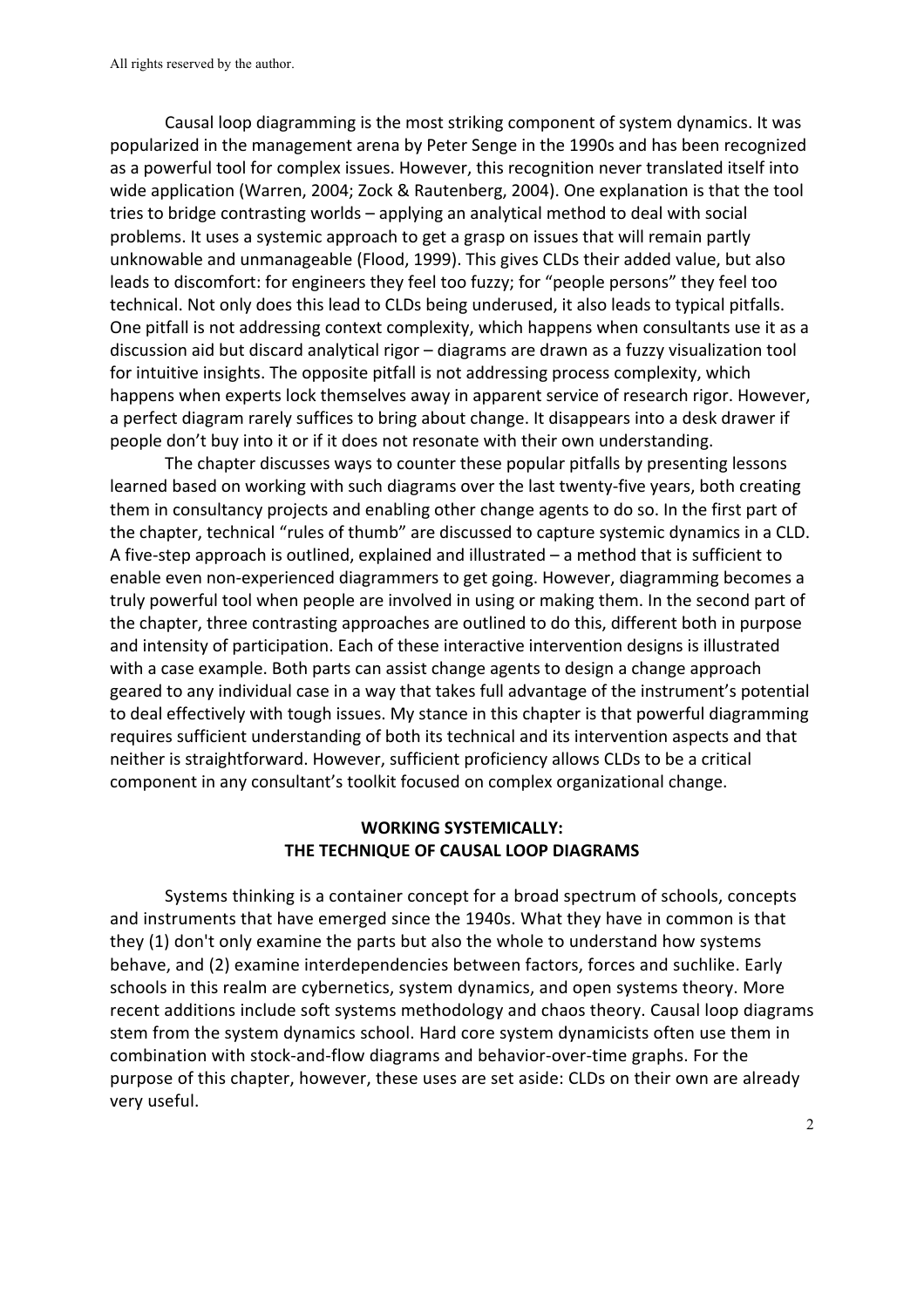Discerning feedback mechanisms (both positive and negative) is a typical characteristic of CLDs and finding these helps explain why some issues tend to persist despite many efforts to address them. These mechanisms can be invisible at first glance, because causes may be far removed from their consequences and those causes can be subtle or have a delayed impact. Causal loop diagrams can bring them to light and help understand underlying dynamics, which remain hidden when interrelationships between the many factors involved are left uncharted. Another value of the diagrams is that they can be used to identify points of leverage for addressing the issues at hand. Isolated attempts to bring about permanent change are doomed without such points of leverage as the stabilizing resistance of dominant routines easily neutralizes most efforts. Integral change approaches do not fare much better as they tend to target too wide an array of aspects, spreading the change efforts too thin. Within this context, the associated interventions compete for time and money, and often will even contradict each other. Finding points of leverage and matching them to a focused set of interventions constitute the core of devising an effective change strategy (Caluwe & Vermaak, 2003).

To provide an impression of a CLD, Figure 12-1 provides a simple textbook example, the systems archetype "shifting the burden." The diagram sheds light on why seemingly straightforward fixes can backfire and make matters worse (Senge, 1990). It also illustrates how a tiny CLD can tell a complex story more concisely than a text. This represents a key challenge – CLDs benefit from intelligent simplification – which leads to a balancing act in creating effective diagrams. They need to be *rich* enough to capture underlying mechanisms, *precise* enough to spot leverage, but also *simple* enough so that most important dynamics clearly stand out.



Figure 12-1 A systems archetype

The diagram concerns an organization facing mediocre staff performance, aggravated by busy line managers neither spending the time nor having the ability to coach staff employees. It seems like the problem can be dealt with in the short term by bringing in a human resource expert, although one extra pair of hands cannot accomplish what a whole group of managers might. The diagram shows that bringing in a HR expert is a symbolic solution that can actually prevent managers from doing what they should have done in the first place, namely spending more time and effort taking care of their staff. Because of this, the symbolic solution can make matters worse in the long run. Managers' development erodes as they keep turning to HR expert who 'fixed it last time'. Overhead cost rise while managers' effectiveness falls and the personnel performance problem persists.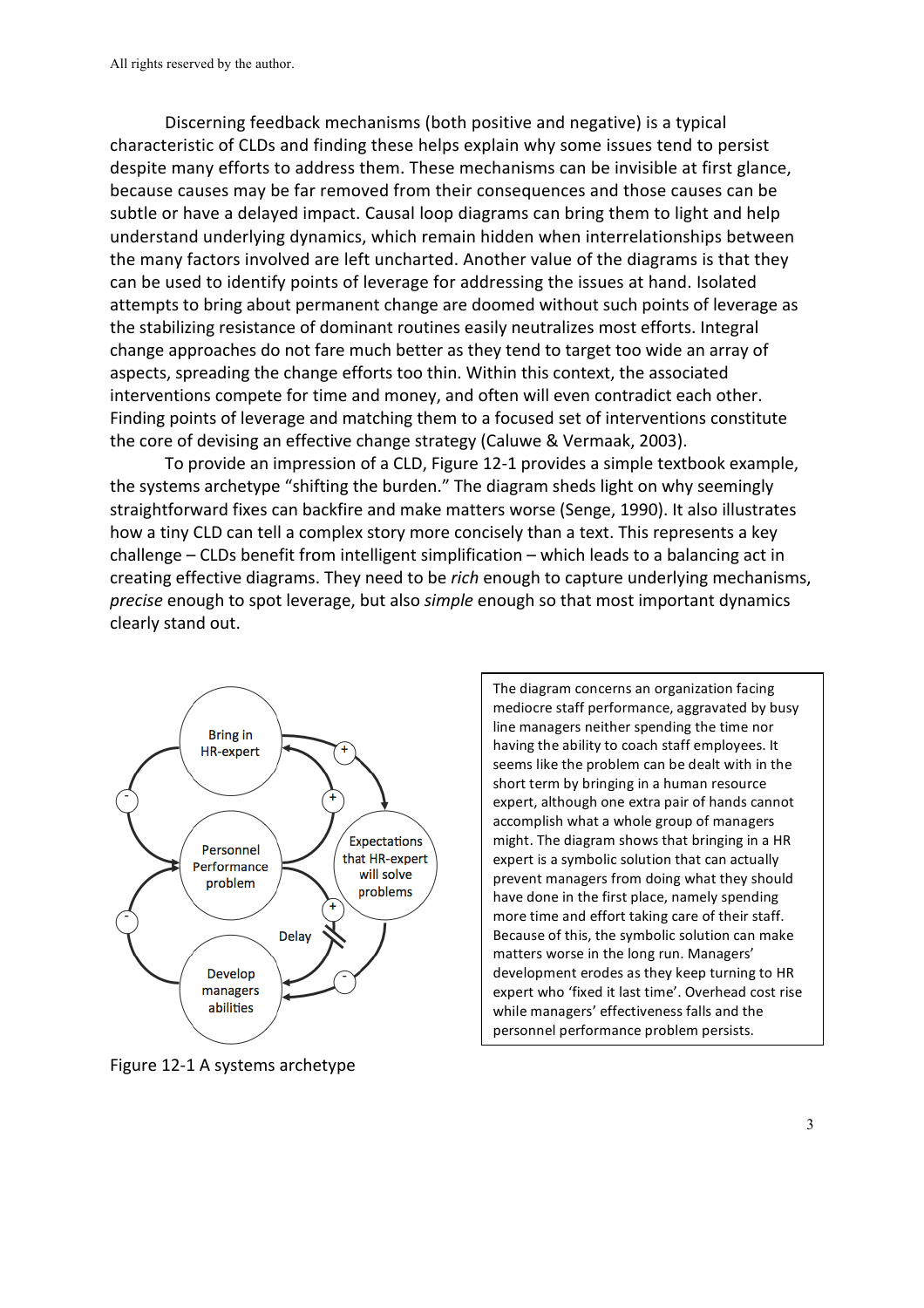Such "ready-made" archetypes are useful for reflection purposes; they present a quick and easy way to spot feedback loops. It is the most popularized use of causal loop diagrams. However, much more powerful is to make and use diagrams customized for specific situations. No standardized archetype can do complex situations justice and both insight and action perspectives will be limited as a result. Moreover, customized work rightly emphasizes the fact that causal loop diagrams are neither generalized truths nor pre-deterministic – they change over time and between places. However, tips on how to customize them are not that accessible and the associated literature is often overly technical. Table 12-1 summarizes the most relevant rules of thumb derived for creating such diagrams.

| <b>PRE</b>  | Delineate the issue and diagnose from multiple viewpoints                      |  |
|-------------|--------------------------------------------------------------------------------|--|
|             | Use your gut feeling to pick the top 10 factors out of the full range of data. |  |
|             | Sense a storyline, draw loops and fill in the gaps                             |  |
|             | Check arrows for cause and effect: 'more of this = 'more/less of that'         |  |
|             | Walk through the diagram; redraw it as a recognizable set of circles           |  |
|             | Deduce and discuss points of leverage & monitoring.                            |  |
| <b>POST</b> | Testing and using your diagram to affect change                                |  |

Table 12-1 Five Steps to Creating an Effective Causal Loop Diagram

#### Pre-phase: Delineate the Issue and Diagnose from Multiple Viewpoints

You can make a CLD about anything, but not about everything. I have seen people make a diagram of their entire company when the issue was much more focused, e.g., sick leave. This causes them to be overwhelmed by much irrelevant data, which obscures underlying patterns during the diagramming process. An opposite pitfall occurs when change agents choose convenient limits (like their own department) even though the problem transcends such boundaries. Senge (1990, p. 67) refers to this as "dividing an elephant in half" and concludes that "you don't have two small elephants then; you have a mess." A system can only be understood by studying it as a whole. The issue at hand  $-$  in combination with the ambition level of the change agents involved  $-$  defines a reasonable system limit.

Another prerequisite is to have reliable diagnostic data with which to work. This implies having observed and interpreted the case from multiple perspectives so as not to miss important pieces of the puzzle. One frequent pitfall to be circumvented here is an unwanted dominance of "hard" data over "soft" data, as the former (e.g., structure, strategies, procedures, products) is often represented in documents and easily spotted, but the latter (e.g., stories, conflicts, values, history, people) often hold the key to spotting underlying patterns. Thus it is important to take such soft information at least as seriously.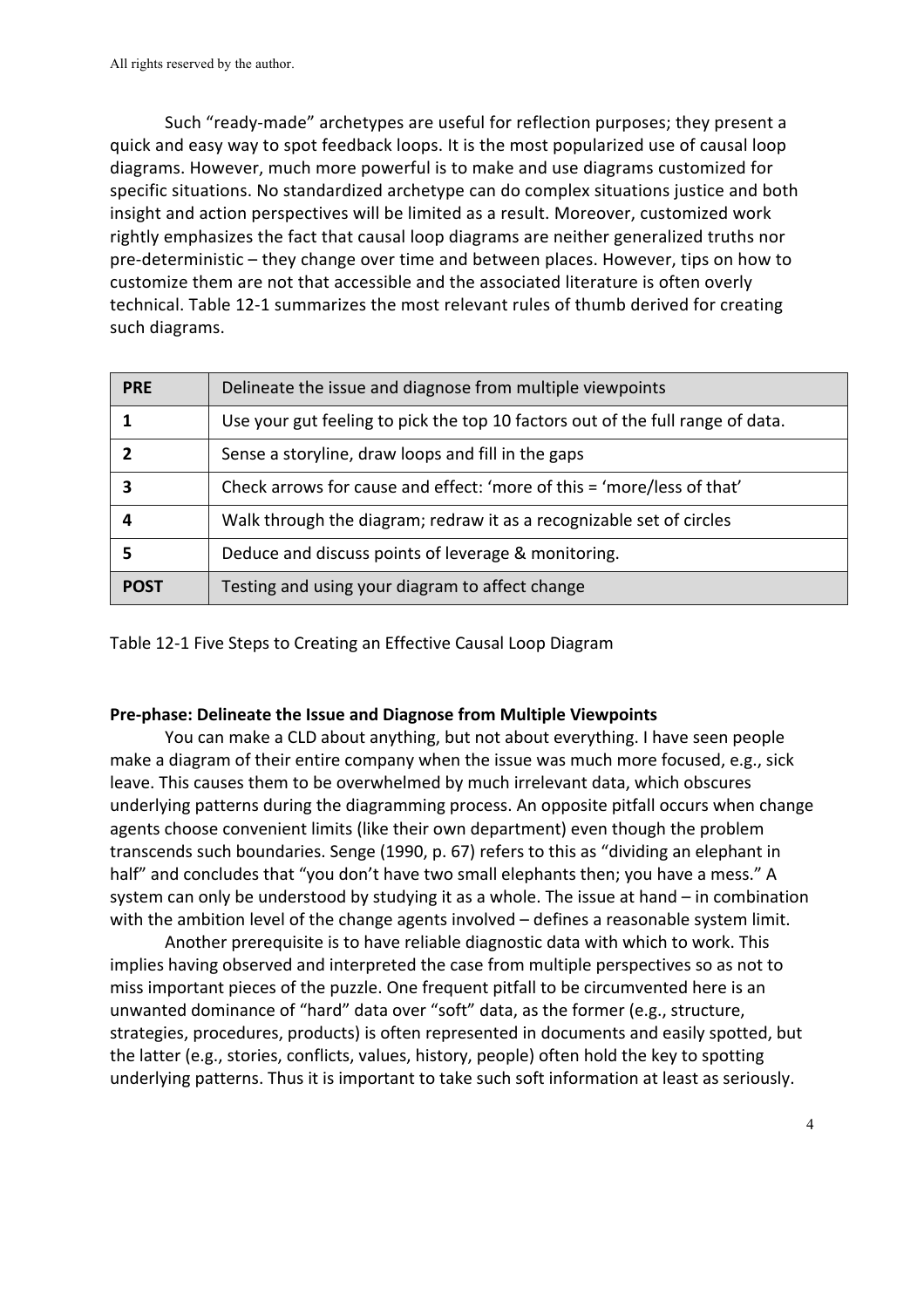#### **Step 1: Use your Gut Feeling to Select a Set of Key Factors**

A course participant once came up with a CLD for his own case in record speed. It was a neat and simple one – seven factors making up one big loop. Upon discussion he said that the CLD nicely represented his original ideas but failed to bring new insight or leverage. This outcome is typical when somebody picks factors based on a foregone conclusion. Though suggested in a few publications (e.g., Goodman & Karash,1995; Shibley, 2001), I would argue against such approach as it defeats the purpose of finding new interrelationships. 

Another way of oversimplifying is the inclusion of solutions in a CLD, such as "implementation of the new HR system" or "new management." Often these are the cherished and untested "shoulds" of one of the diagrammers, rather than a grounded interpretation of observed events. CLDs are much more descriptive than prescriptive. As such, it works best to avoid being overly rational in selecting factors, but to do so on gut feeling  $-$  a sense that in some way the top 10 factors are crucial without yet knowing why. The challenge is to piece together how such seemingly unrelated picks fit together into a storyline. This forces discovery. It can be helpful to label the selected factors in a certain way: concise (1-5 words), nouns rather then verbs, variables rather than constants (e.g., no 'demographics') and neutral (e.g., no 'stupid management'). Although such labeling tips in the literature make sense, I have seen powerful diagrams flaunting them, so there is no need to be overly concerned about labeling.

#### **Step 2: Sense a Storyline, Draw Loops, and Fill in the Gaps**

Groups sometimes get stuck when looking at a selected 10-20 factors, not knowing where to start drawing. In a way, one can start anywhere; great diagrams are loaded with loops and take a lot of redrawing and fine-tuning. However this advice does not always prevent (beginning) diagrammers from drawing more familiar but dysfunctional shapes. These are a few typical ones: 1) the "tangled web," when all possible connections between the factors are drawn; 2) the "wagon wheel," when people put the factor they feel "it is all about" in the middle radiating outward with connections to all the others; and 3) the disguised "one cause  $-$  one effect" diagram, when all arrows come from one end of the paper and they all end at the other. Figure 12-2 is a (simplified) example of the latter, made by a Caribbean provider of a mobile phone network to understand their persistent cost overruns. The diagram fails to shed any new light on the matter and instead just reiterated the existing belief that government ownership was to blame.

Why are these three shapes so dysfunctional? Because they all lack feedback loops meant to explain the systemic characteristics of the issues. It is therefore best to have diagrammers focus on sensing and drawing loops right from the start. Let the first person with a hunch of where a loop might be, draw it as a circle, temporarily forgetting about the other factors. Often that circle is incomplete and other people may pitch in to close it. After one loop is on paper, other loops should be added. Sometimes people have a hard time closing a loop with the factors they selected, even though their intuition tells them that it should. This is the time to add factors to fill in the gaps in the circles. It might seem odd to "invent" them, but it is a good way to find "hidden factors." Limited re-diagnosing can later check their existence. Discovery of feedback mechanisms is in a way the most important part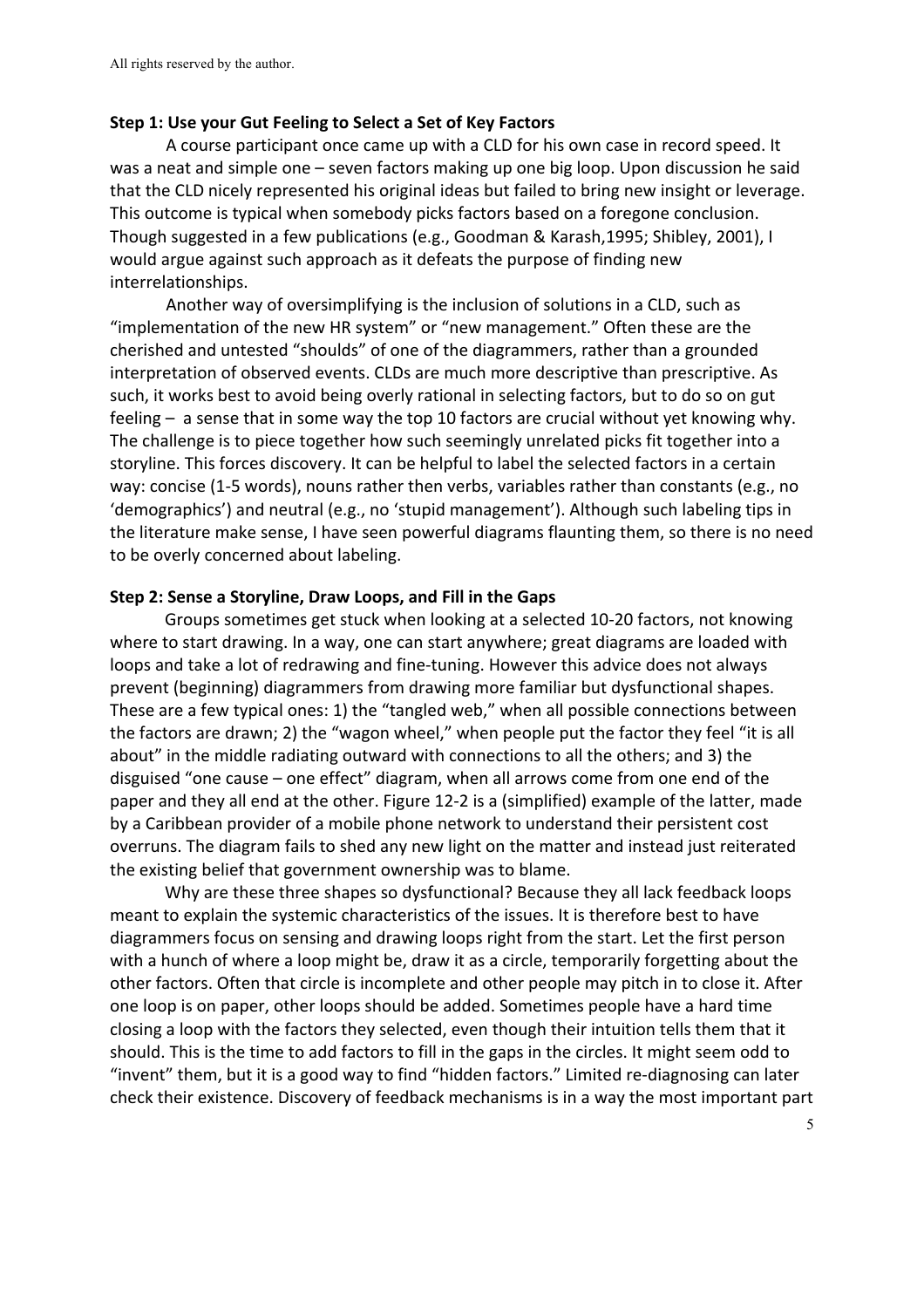of the diagramming process. Given the intuitive and creative nature of such discovery, it is best to build on other's reasoning first rather than criticize right away. There is ample room for scrutiny in the steps that follow. Some people find it helpful to put the factors on Post-It notes so that they can be moved around more easily.



Figure 12-2 A Camouflaged Loopless Diagram

### **Step 3: Check Arrows for Cause and Effect: "More of This = "More/Less of That"**

In the beginning, people regularly mix up sequential thinking where arrows mean "first this, then that" with causal thinking where arrows mean "more of this, more/less of that." Such sequential thinking is all too familiar – we use it when we recount a past sequence of events or propose a plan for the future. The latter generally resembles a stepwise approach like: management shows clear commitment  $\rightarrow$  objectives are agreed upon  $\rightarrow$  program management is put in place  $\rightarrow$  implementation takes place  $\rightarrow$  improved performance is realized.

A good way to erase such sequential thinking from a diagram is to check if arrows are causal – does more of factor X lead to either more or less of factor Y? When the answer is not clearly yes, the relationship is not causal, the arrow is scrapped and the diagram needs to be redrawn to find how the loops might still close. This is where we scrutinize our intuitive labor from the previous step. It can lead to 180 degree reversals of some arrows.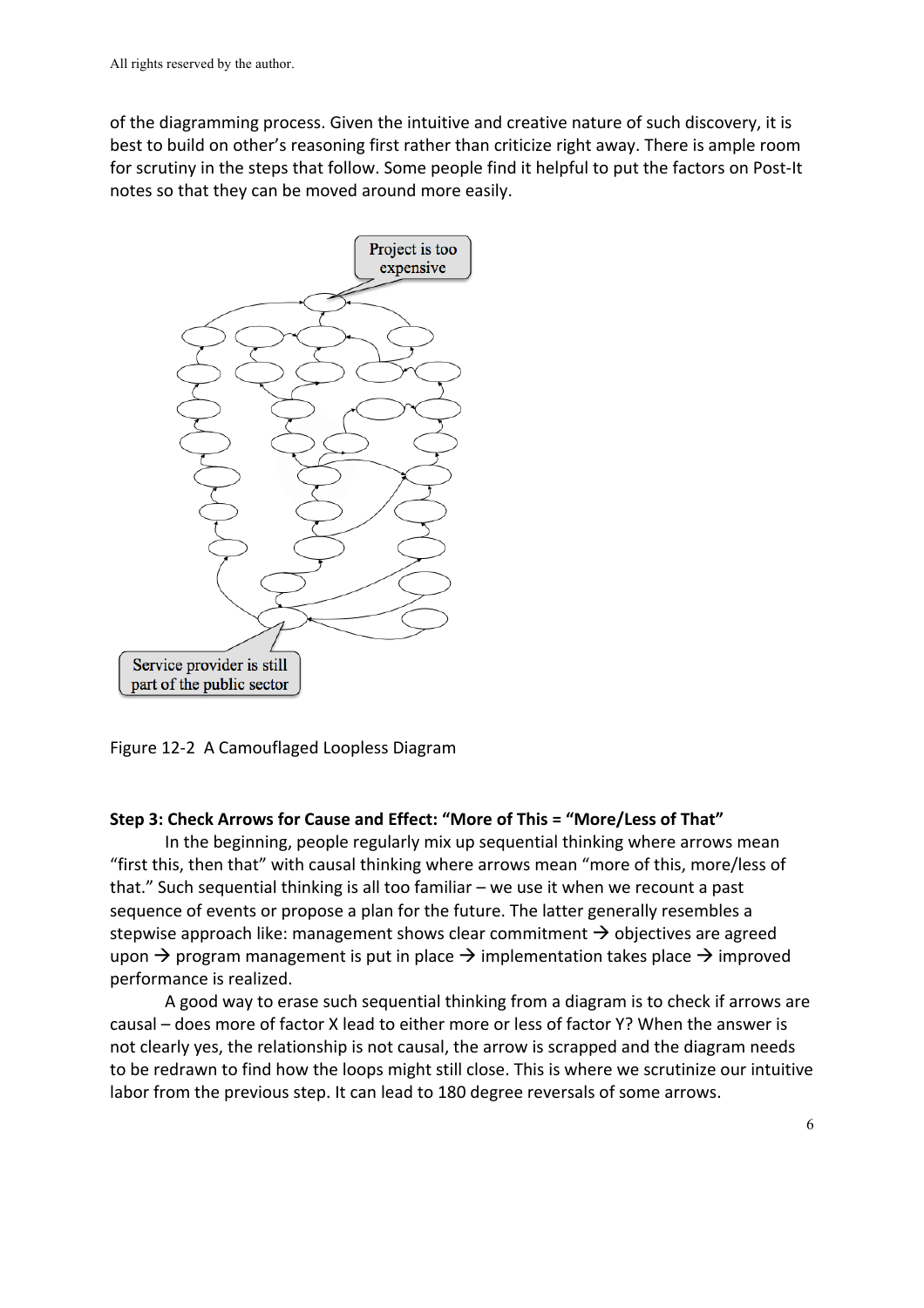Another way to clean up a diagram is to focus on sets of factors that are linked by arrows going both ways, implying that they impact one another equally. In this instance, a judgment call is needed with the data in mind as to what is cause and what is effect. For instance, does "job promotion" lead to "learning" or does "learning" lead to "job promotion"? Such decisions are at the heart of explicating what one believes to be the underlying dynamic of an issue. It is undesirable to have the same factor popping up more than once in the diagram as this obscures such explication. Other tips to clarify causality in the diagram are to add the polarity (shown as  $+$  or  $-$ ) and visualize delay effects (shown as  $/$  $\rightarrow$ ), as illustrated in Figure 12-1. As an example, positive causality between a "personnel performance problem" and "bring in an HR expert" means more of the first, creates more of the second. In a negative causality, more of the first, creates less of the second. Diagrams can, however, be already powerful when foregoing these last drawing tips.

### **Step 4: Walk through the Diagram; Redraw it as a Recognizable Set of Circles**

By this time most people should have a rough diagram in which most of the selected factors are included and some loops are delineated. In these rough diagrams there are generally several things that do not yet add up. Walking through the diagram and telling the story as you go to yourself or team members is a good way to spot those. There are three basic clues to indicate what needs more work:

- *Where you get stuck walking through the diagram: some arrows are generally* not causal at all or are pointing in the wrong direction. Another reason can be that the diagram consists of disconnected parts. The novelist Isabelle Allende pointed out that a good story flows not because of the events but because of the interrelationship between them. So when you get stuck telling the whole story, you need to rethink the loops and link separate diagram parts into a whole.
- *Where you need a lot of words to explain a few arrows*: you need to add a few factors to tell the story. The same is true for important variables that pop up in your story, but do not show on paper. Vice versa you need to reduce detail complexity by scrapping factors in long branchless stretches as they add little to the story.
- *Where causal links seem insufficient to explain what happens:* you need to add causal connections. Effect insufficiency refers to factors that, counter to your intuition, show no or little impact on other factors in the diagram. Cause insufficiency refers to the opposite where the arrows going into a factor do not explain convincingly the emergence of a factor. An example of the latter would be "unclear structure  $\rightarrow$ conflicts" where you sense that lack of cooperation skills might play a bigger part in creating conflicts than unclear structures.

Mature CLDs for real life cases generally have multiple loops. Bad aesthetics can, however, obscure such loops, which then get lost in the clutter of the diagram. The art of drawing good-looking diagrams requires a good eye, but there are also some artistic clues (e.g., Moxnes 1984). First, it is useful to redraw the individual loops to stand out as circles. It also helps to minimize crossing arrows and arrows that journey around the paper to distant cousins. Secondly, reduce readability by "unidirectional flow" through each factor. This way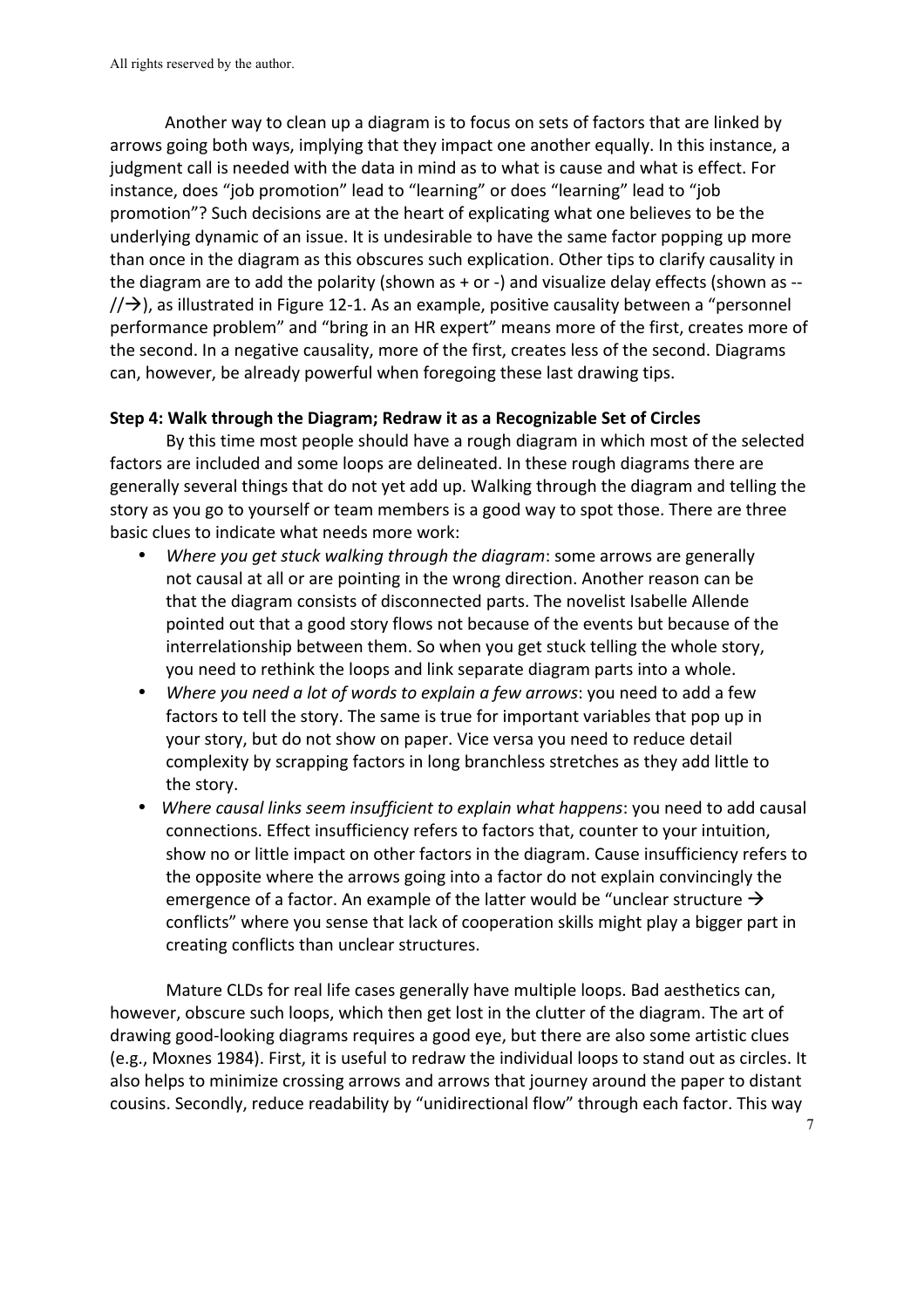of drawing allows people to see in one glance everything that affects a factor (arrows coming in from one direction) and what it in turn affects (arrows going out in the opposite direction). Figure 12-3 illustrates how these steps can make a difference. Thirdly, in complicated diagrams it can help when separate themes occupy different "corners" of the diagram. Some authors also advocate labeling the type of loop as either "reinforcing" (R or +) or "balancing" (B or -) as shown in Figure 12-1. Some transgressions against these artistic rules are unavoidable, but fortunately still allow for memorable figures.



Figure 12-3 A Redrawn Combination Shape (four key connecting factors marked)

# **Step 5: Deduce and Discuss Points of Leverage and Monitoring**

System dynamics problematizes interventions focused on symptom relief. This pitfall emerges in change efforts where we do not discriminate between points of leverage (where little effort affects system change) and points of monitoring (where little system change can be felt immediately). An apt metaphor to illustrate the relevance of such distinction is how people take a bath – turning the tap is the point of leverage, sensing the temperature with your hand is the point of monitoring. Switching these two around makes bathing a scary and difficult thing to do. In management such confusion is not uncommon. Triggers for change (e.g., "conflicts") or desired change outcomes (e.g., "entrepreneurial culture") should generally be regarded as *points of monitoring* because many things reinforce organizational culture and contribute to conflicts. Change in a system is readily experienced there. However "implementing culture change" or engaging in "conflict resolution" constitutes low-leverage interventions. We can distinguish these points in our diagram:

- Steering factors: several more arrows outgoing than ingoing
- Measuring factors: several more arrows incoming than outgoing
- Ambivalent factors: several arrows both incoming and outgoing
- Autonomous factors: little or no arrows incoming or outgoing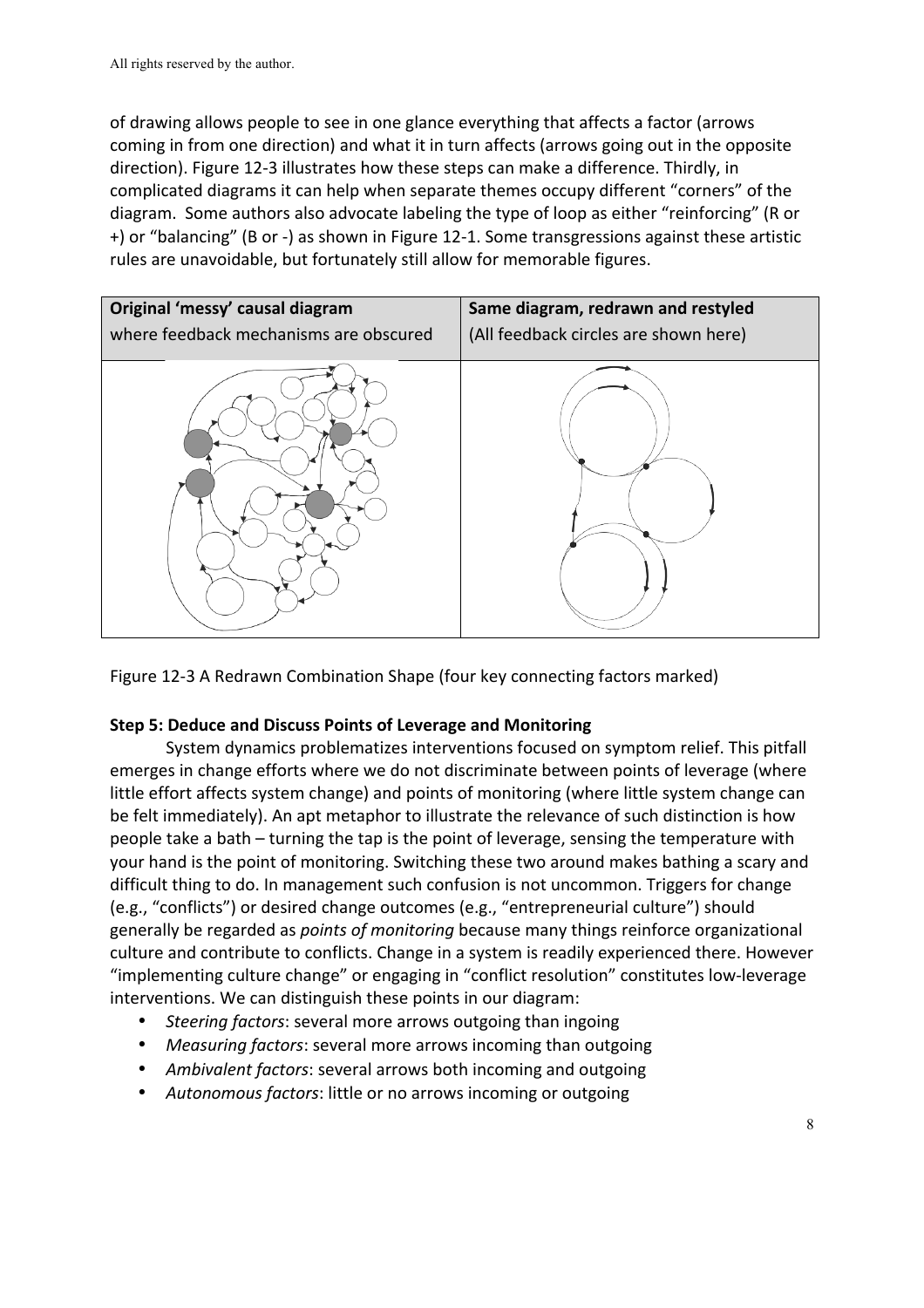Evidently, the *steering factors* make for the most likely points of leverage, while the *measuring factors* are best suited to monitor progress. Ambivalent factors are problematic. One might want to use them as points of leverage, but they are often hard to get a grip on as many other factors influence them. Such "influence analysis" (Probst & Gomez, 1991; Van Reibnitz, 1988) helps change agents escape their preconceived notions of leverage and assess how to make use of the dynamics of the system (see figure 12-4). Doing the analysis mechanically by counting arrows, however, may lead to false conclusions when arrows are of very different strength. I suggest also trying to reason how the *steering factors* create a "snowball" effect in the diagram. When this reasoning does not convince, the CLD should be adjusted by scrapping weak outgoing arrows from the supposed steering factors. Any leverage not yet captured can also be rectified at this point by adding outgoing arrows and possible loops that might stem from them. Sometimes a complication arises when a strong steering factor (e.g., demographic shifts) is out of our control. In such cases it is a point of leverage in theory but not in practice as it is a factor that escapes direct control. The steering and measuring factors can be marked (S and M) in the diagram for easy reading.



Figure 12-4 Influence Analysis

### Post-phase: Testing and Using your Diagram to Affect Change

When different groups construct a diagram of a complex issue, they often come up with (somewhat) different diagrams. This may lead to discussions about which one is true. In a way, none of them are – models are not reality. They are a way to make sense of reality and are subjective by nature. Does this imply the diagrams are all arbitrary? I don't think so. Some diagrams capture underlying dynamics of systems quite well and lead to greater understanding. Others don't. Some diagrams enable people to find powerful action perspectives. Other don't. In other words, the pragmatic usefulness can be tested quite well and used to refine the diagram in an iterative cycle. I would suggest testing it in less intrusive ways first rather than embarking right away on a full-scale implementation program based on an intuited diagram.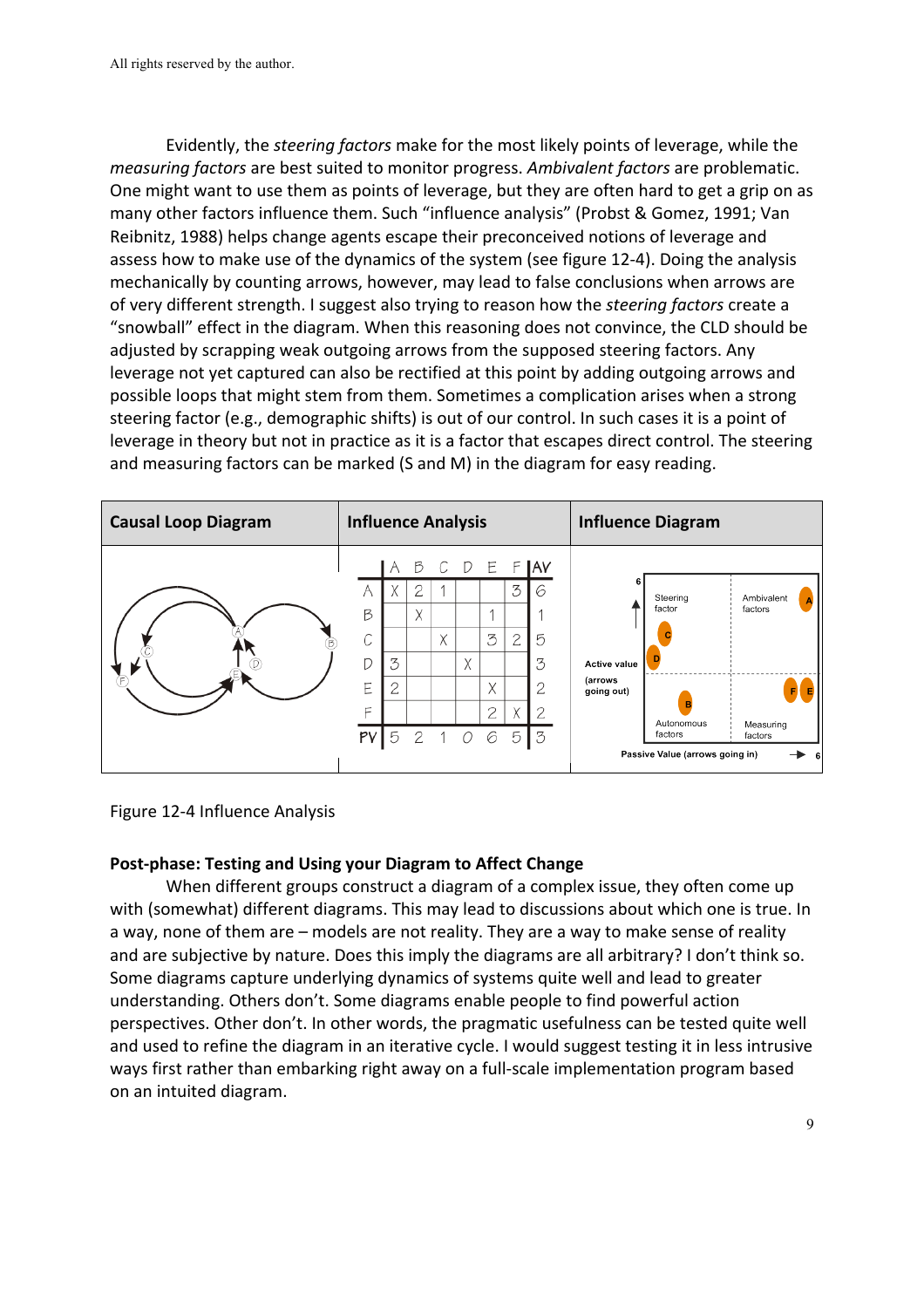A first way of testing is by way of finding out to what extent the diagram captures underlying dynamics. A simple way is by narrating the diagram to the people involved, finding out if it resonates with them. Often they hold different pieces of the puzzle, so if it somehow links their seemingly different viewpoints it is a good sign that the diagram captures and connects different sides of the issue. A more involved way is by gaming, where conditions are reenacted in a laboratory setting based on the diagram to see if those involved have similar experiences as in the real life case. Computer simulations are also sometimes used for such testing. The advantage of gaming with actual people is that is also has a great educational value as well – they can experience a situation in a compressed time span without the risk of doing any real damage (Duke & Geurts, 2004).

A second way of testing is by using the identified points of leverage to try to affect change. The better the interventions work, the more this "proves" the diagram's accuracy, though this also depends on the ability of those involved to pull off interventions competently. A small way of testing is by experiments in microcosms in people's own working environment. In such a microcosm the same dynamics can be found as in the issue at large. I found, for instance, that intra-office tensions at foreign embassies between local and expatriate staff were a good microcosm for the cross-cultural barriers between Western donor organizations and their partners in developing countries. Figuring out how to make progress in that small setting was a good practice run for trying to address it beyond the organization's walls. Testing on a larger scale can involve creating scenarios and/or action plans to address the issue throughout an organization or community (De Geus, 1988; Von Reibnitz, 1988). When the associated interventions have the impact desired, this again confirms the diagram. If not, the diagram needs to be reassessed. Of course intervening may itself shift the dynamic of the system and thus lead to shifts in the diagram in terms of factors and interrelationships newly emerging or disappearing. Any diagram is thus a feasible representation for a limited time only.

# **WORKING INTERACTIVELY: DIAGRAMMING AS INTERVENTION**

Making CLDs and testing them are interventions in their own right. Diagramming is not a value free, impact free diagnostic exercise after which the real action begins. It can disturb cherished ideas, empower early adaptors, shift power balances, and so forth. It will inevitably create certain expectations and reactions in its context, even where diagramming is done in the expert mode by a few people in isolation. Onlookers might resent their exclusion, fear its outcome, critique the methodology, or regard it is something "not invented here." In short, diagramming has an impact on two levels: 1) the content level where systemic enquiry happens, and 2) the process level where people are involved in a certain way. Basically, one does not make CLDs only about social systems, but also within social systems and *for* social systems (Vriens & Achterbergh, 2006). Recognition of the impact of process choices on the social system has made people critique the default expert mode that dominated the early days of diagramming, where affected parties were scarcely involved. Even (or maybe especially) a perfect diagram rarely suffices to bring about change. It can easily disappear in a drawer, because of political or cognitive defense mechanisms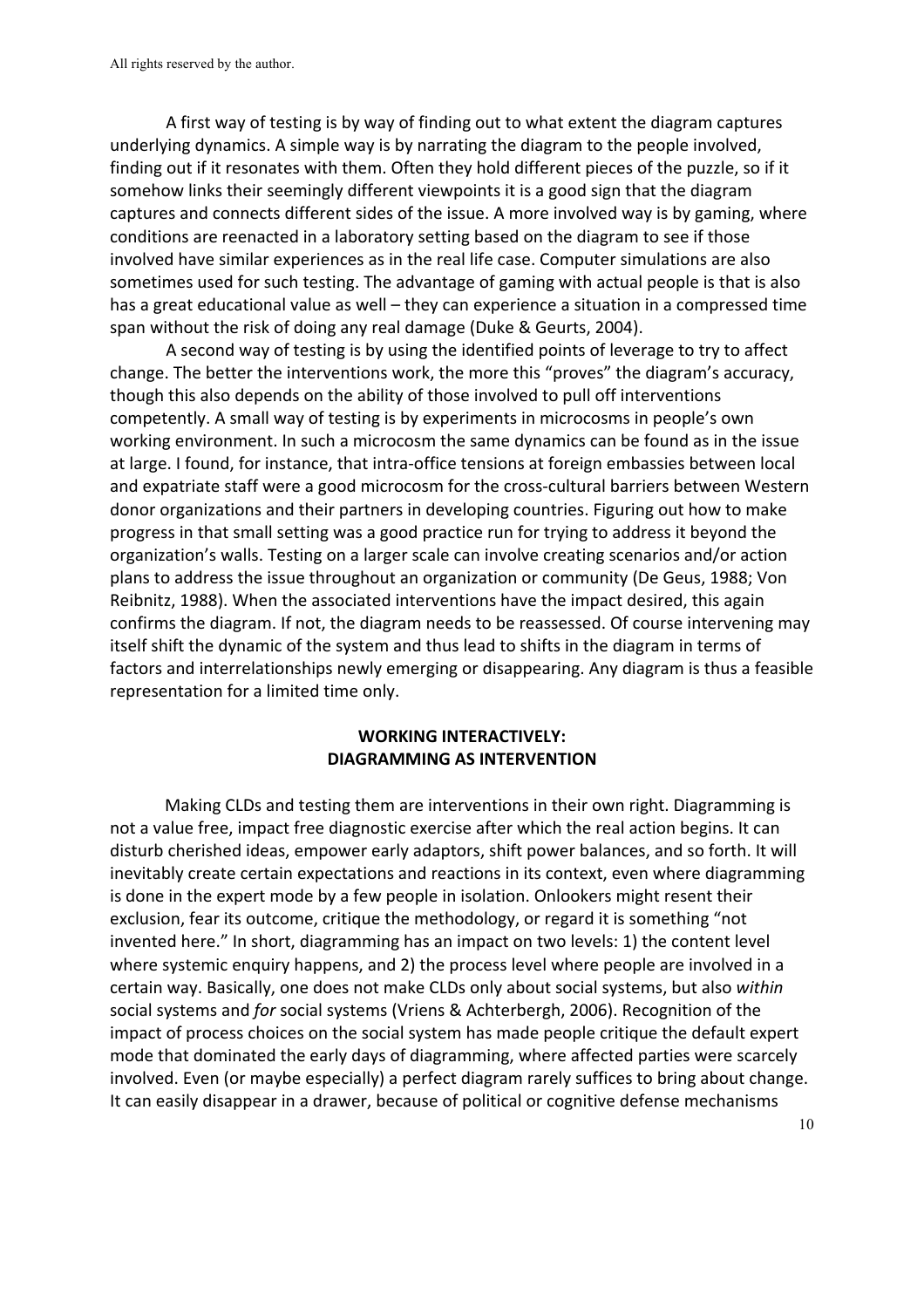(Argyris, 1990). Fortunately, there have been calls within the system dynamics community since the 1970s to work more interactively with CLDs in order to reap greater benefits from them (e.g., Andersen & Richardson, 1997; Lane, 1992). This can inspire change agents beyond this community to include CLDs in their interactive approaches.

Looking at it from this process angle, causal loop diagramming is not *one* intervention. It is more an umbrella term covering widely contrasting interventions  $$ sometimes it corresponds to political negotiations, sometimes to a learning environment, sometimes to expert advice. The toolkit (the diagrams) might be the same, but the goals for which they are used, the way the processes are designed, the types of people that are involved, and the way interaction plays a role all differ. In these respects, using CLDs for team learning shows a greater similarity with the use of inter-vision or dialogue in teams (where no diagrams are produced) than with lots of projects that do utilize diagrams. Similarly, in political decision making you can replace the instrument of CLDs more easily with that of mediation than you can switch to a totally different style of facilitation (e.g., teaching or provoking). The systems dynamics literature increasingly distinguishes between the types of goals and strategies for which CLDs can be used in order to make choices in this regard more deliberate (e.g., Vennix, 1999; Vriens & Achterberg, 2006). This corresponds with similar efforts in the change management literature to create a map and a language for contrasting change strategies, each based on different assumptions, focused on different outcomes and requiring different methods and skills (e.g., Bennis, et al, 1985; Caldwell, 2005). 

In my own work, I often use a distinction in five contrasting paradigms, each distinguished by a different color (de Caluwe & Vermaak, 2003). For convenience sake I will cluster these strategies into three main approaches that can be recognized in both areas of literature (Table 12-2). I will briefly characterize each of the three types of change strategies and use a case example to illustrate how causal loop diagramming can play a part in bringing them to life.

|             | <b>Type of objectives</b>      | <b>Type of interventions</b>               |
|-------------|--------------------------------|--------------------------------------------|
|             | achieved by diagramming        | assisted by diagramming                    |
| Rationality | Robust, valid, situated        | Scientific analysis                        |
| oriented    | knowledge                      | Methodic conceptualization<br>٠            |
| approach    |                                | Expert input                               |
| Commitment  | Sufficient buy in, coalitions, | Give and take/ fair exchange               |
| oriented    | base of support                | Respect for each other positions           |
| approach    |                                | Search for commonality, motivating for all |
| Development | Increased awareness and        | Settings for collective learning           |
| oriented    | exploration by those involved  | Dialogue and inquiry<br>٠                  |
| approach    |                                | Space for play and experimentation         |

Table 12-2 Contrasting Change Strategies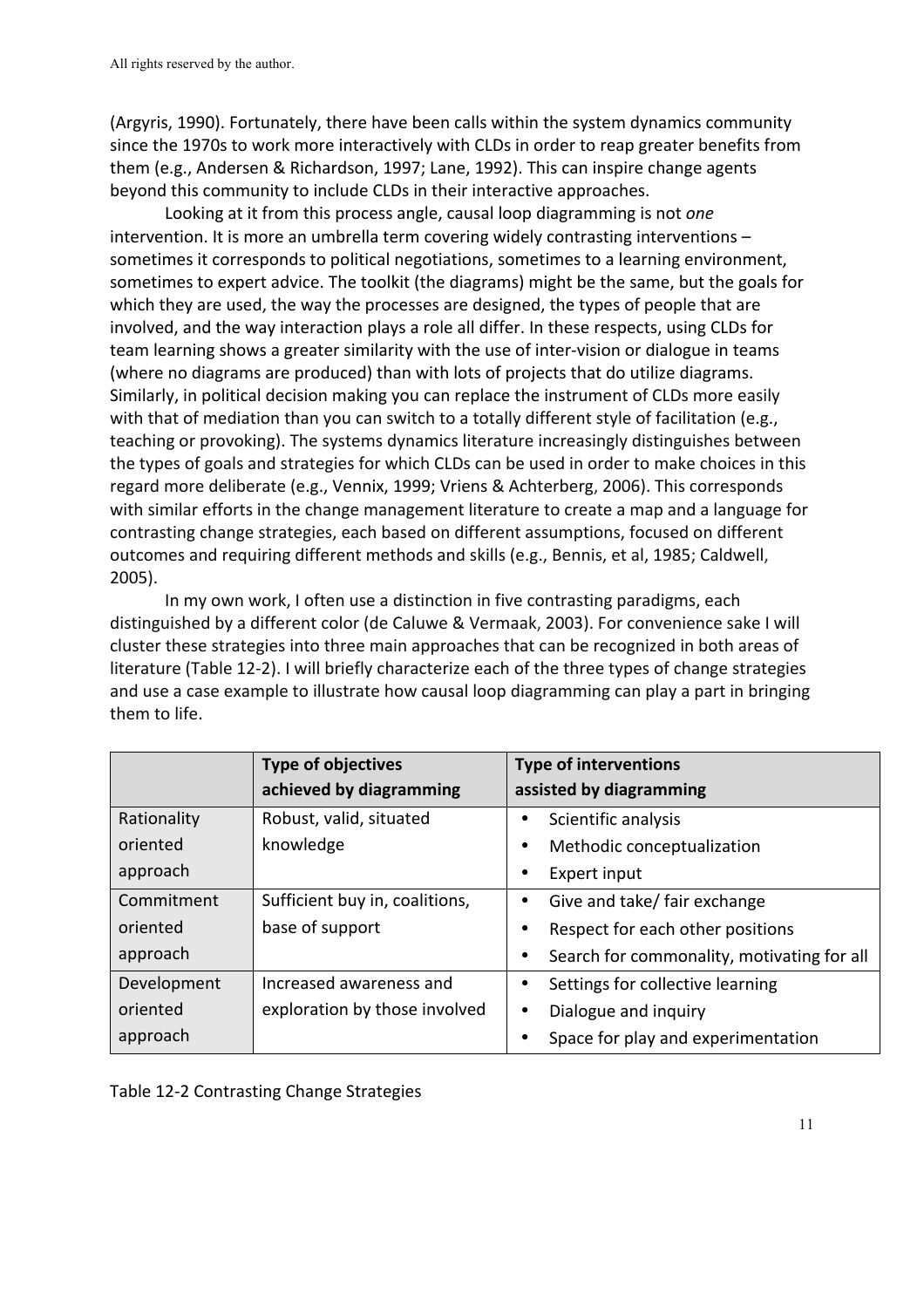#### **The Rationality-oriented Approach**

The emphasis here is on making a solid CLD in terms of content. Diagrammers make use of a wide array of information and insights, but especially that of experts, to ensure that "reality" will be represented as accurately as possible in the diagram. They do their best to alleviate worries about the incompleteness of the validity of diagnostic information. The main objective is to decipher how the problem fits together and is sustained. The diagram needs to be as precise and robust as possible. Experienced model-builders are generally the ones constructing the diagram – only then do they feel assured that the most important feedback mechanisms are uncovered and represented in the diagram. When issues are not too complex, typically the result is made available to other parties only once the analysis is ready. Diagram construction can be followed by tests and analyses to further enhance its validity. Any action planning preferably has a research feel as well, for instance by making and testing scenarios.

System dynamics publications on methods and techniques are in keeping with this approach (e.g., Burns & Musa, 2001; Wolstenholme, 1992). The more complex issues become, participation will need to increase in order to create a good diagram as pieces of the puzzle are distributed among many and their observations and ideas have to be taken into account. A more interactive rational empirical approach helps to bring in additional information, interpret findings, test storylines for resonance, or even check out implications in small microcosms.

#### *A University College in Demise*

As an example of this approach, I was contracted by a university to backtrack how one of its colleges had lost its market position despite previous attempts to figure out the reasons and reverse that. They wanted to know what was behind this persistent downturn. If the situation was salvageable they also wanted to know what strategy to follow. We sifted though piles of data and held many interviews both in and outside the college. It ultimately resulted in scenarios (based on a CLD) that were assessed on feasibility and were presented in a final report with recommendations.

For a long time there had been internal disagreement about causes of and solutions to the loss of market position. The report was to serve as the final word  $-$  a "Solomon's judgment." To build confidence in that judgment among the various parties, people had agreed that it should be based on expert analyses and know how. This was reinforced by the fact that it was a science college, where such a rational-empirical approach was part-andparcel of everyday work. There was little interest in a participative process because it was felt that time was running out for the college. It now seemed more important to make a reasoned decision soon about its future than to facilitate dialogues where its employees learned to accept and integrate each other's perspectives, which they felt could always be done later.

The most important supporting interventions focused on ensuring commitment between each phase and having all the parties agree with the intermediate results before proceeding further. In essence, a kind of "decision funnel" was created where a consensus was brought closer step by step. These phase transitions were the tensest moments, where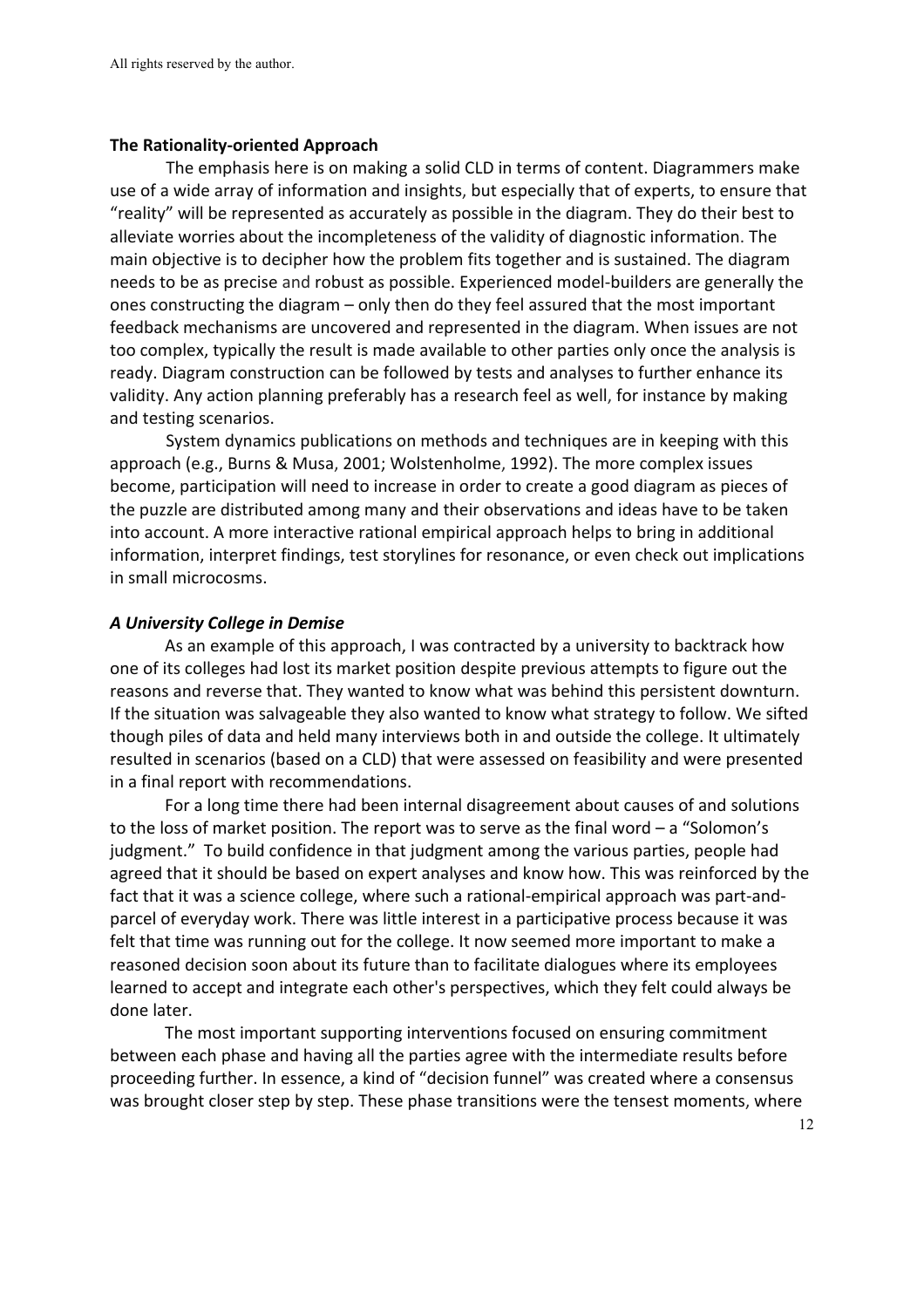critics searched for errors in the analysis with which they might undermine any conclusions counter to their own standpoints. In the end, the report laid the basis for collective decisions and actions. 

#### **The Commitment-oriented Approach**

The emphasis in this approach lies on getting people on board to make a change happen. Causal loop diagrams are used to pull diverging interests and standpoints closer together. The main concern is not that the analysis is accurate, but that it is recognized and supported. Only when it resonates with those involved can it form an effective basis for decision making about what needs to happen next. Orchestrated action is considered valuable in this approach; power factions, resistances, contrasting motivations, and suchlike are deemed worrisome. The assumption is that the parties concerned can only accept the views of others if their own views are taken into account – and these different views should in some way be recognized in the diagram. This applies especially to the views of those who are firmly established within the organization.

Forming diagrams thus is a process of negotiation about meanings aimed at commonality. Without that commonality there is little confidence that any implementation will take place. This process of negotiation can sometimes have a political character and focus on key players at the top, but often it will also broaden and attempt to realize a substantial base of support throughout the organization. The "base of support" can have a double meaning in that respect (leaders and/or shop floor). In the systems dynamics literature, the commitment-oriented approach is represented by the strategic forum (Richmond, 1993), models in the policy process (Greenberger, Crenson, & Crissey, 1976), and system dynamics for business strategy (Lyneis, 1999). With increasing social complexity both the number of people involved increases and the extent to which they feel the need to be heard. Of course, coming to a common understanding and direction also requires them to learn to respect where opposing parties are coming from. The change strategy should entice and enable them to do so.

### *A Leap in Quality at a Large Service Provider*

Consultants supported the top 75 people of a large service provider in analyzing and deciding where service quality could take a "leap forward." This was done in four parallel groups – three service divisions and one support division – in two two-day sessions. During these sessions, collective ambitions were imagined and exchanged for each of the eleven types of service that the company provided. Groupware was then used to map out what enhanced or undermined such service ambitions in the eyes of the people in the room. Their statements were structured with the software, displayed on a big screen, discussed and adjusted. 

The main aim was not a robust analysis, neither were the consultants invited based on their expertise on the subject. The idea was that the participants should have the most relevant facts and viewpoints based on their previous experience to figure out how to improve service quality. To that end the group's composition was adjusted to enhance diversity (e.g., internal opinion leaders participated alongside senior management). Each session served as a kind of pressure cooker to get the most influential players in the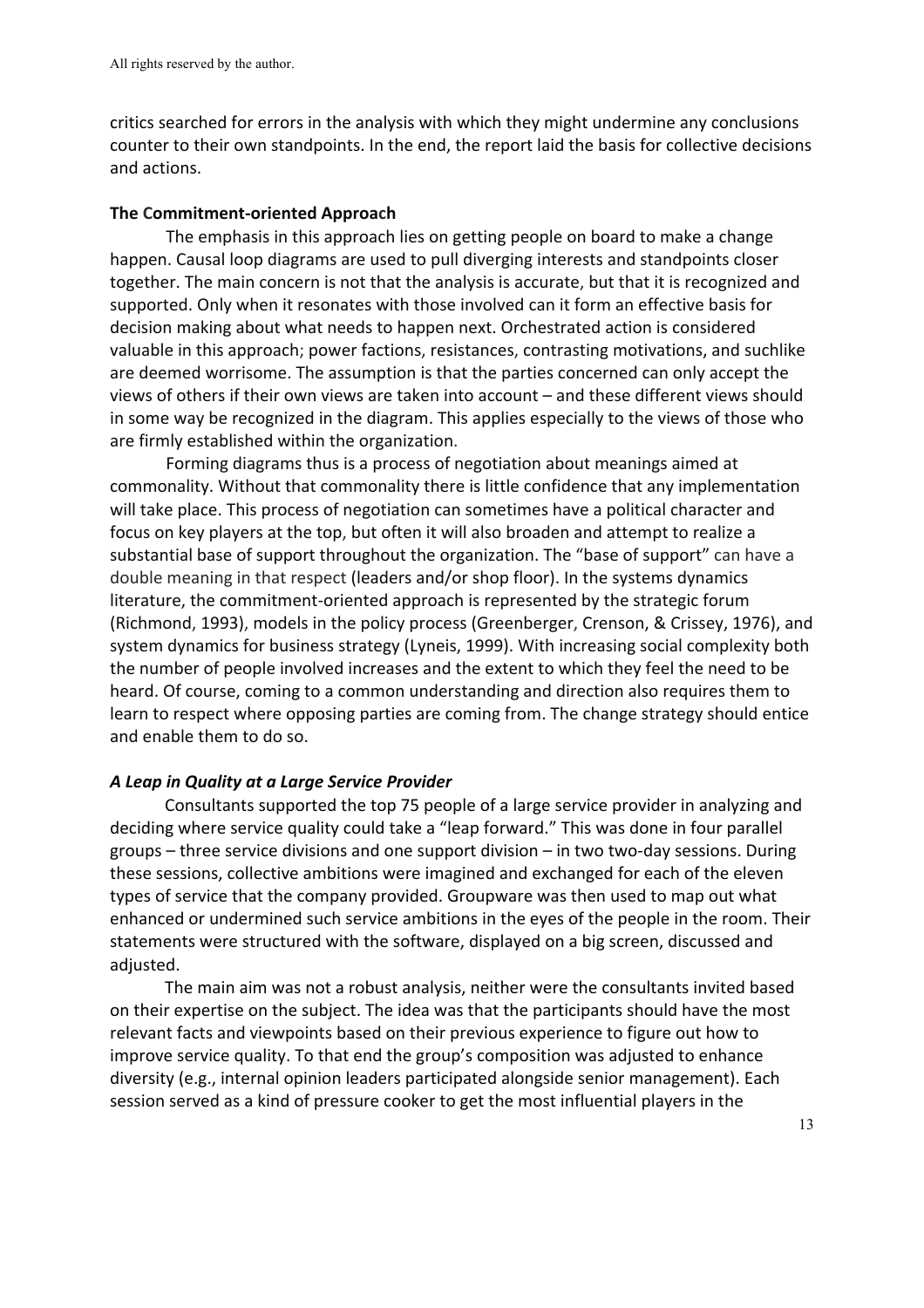company to agree with each other on what drives quality. The supporting interventions were mostly development-oriented. They remained limited as the "pressure cooker" purposefully prevented extensive questioning of assumptions, viewpoints, and so forth.

The findings from all the sessions were bundled together and later discussed with the top 15 executives. That discussion led into a negotiation around the way a company-wide improvement program would be set up. This sounds more like a top down approach than it actually was, because all the comprising parts of this program were basically thought up by the wider group in the previous sessions, and the implementation would also be championed and tailored by that group with respect to their own departments.

### **The Development-oriented Approach**

The emphasis in this approach is on learning and exploring. People can learn quite a bit from a well-presented diagram, but they can learn much more by trying to piece one together themselves. Creating CLDs thus becomes a means to exchange observations, points of view and mental models among those involved. This mutual enquiry serves to make these explicit and clarify them further. Within this context, change agents should pay attention to the quality with which people listen, question, and reflect. The goal is to unblock any learning obstacles such as groupthink or cognitive dissonance. The main concern isn't that the analysis is correct or that people reach a consensus. Diversity is usually not seen as problematic, but as food for thought and incentive for dialogue. It enhances learning within and between groups, which should preferably translate continuously into experimentation. New insights lead to new behavior, and vice versa, in an incremental process. Causal loop diagrams support the renewal on both ends  $-$  you make diagrams to increase insight and experiment "on the job" to test them on real challenges.

New insights and new behavior both inevitably influence the dynamics in the organization. In the system dynamics literature such an approach can be seen in "modeling as learning" (Lane, 1992) and in "group model building" (Vennix, 1996). With increased complexity, thinking and acting needs to be coupled ever tighter – issues can only be figured out while addressing them, not by thinking about them beforehand. This implies that agency must be decentered to those directly dealing with the issues at hand. To this end, a development-oriented approach enables a space to play alongside the pressure to perform. Empowerment is the name of the game.

# *A Moment of Truth for a Polluting Industry Sector*

At a conference with representatives from an industry sector with a dismal environmental track record, an interaction pattern emerged similar to that of the "tragedy of the commons," a classic system archetype (Hardin, 1968). A quarter of the group was against environmental measures, while the rest found it difficult to make their products "cleaner" because they feared they would not recover the extra costs if the biggest polluters continued business as usual. Staying stuck in this collective pattern would predictably result in the industry's downfall as a result of either government legislation or displacement by eco-friendly alternatives thought up by other industries. However, this predicament failed to raise sufficient alarm. The penny did not seem to drop. During the next morning I sketched the dysfunctional interaction pattern, checked it with a colleague and fed it back to the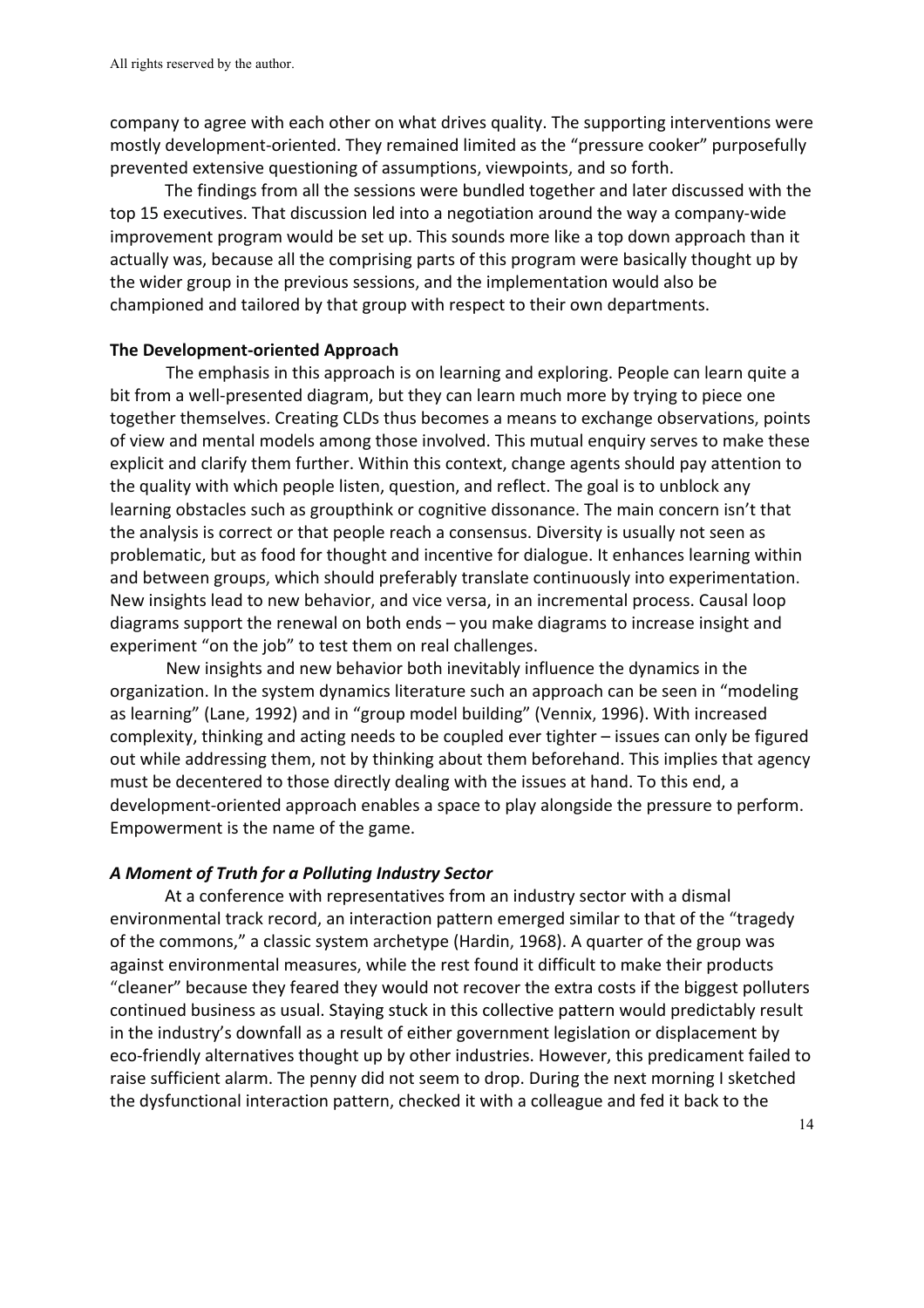group. Reactions varied from shock and laughter to denial (the latter mostly among the strongest polluters), but the vicious cycle at least had at last become part of the discussion. We proposed to do a simulation that same day, based on the tragedy of the commons archetype. 

During that simulation, the typical dynamics emerged again, life-size, despite everyone's intentions for that not to happen. At the end of the day this recurrence contributed to a willingness to explore other avenues, and the group struggled but succeeded to devise a more sustainable strategy. The representatives agreed to adhere to its first steps during the next half year at which time they would convene again and make final decisions whether to commit to its full implementation. The precision, proof, and perfection of diagrams played a subordinate role in this case  $-$  it was not a rationality-oriented approach. What mattered foremost was that the process opened their collective eyes. Supporting interventions were largely commitment-oriented, focused on pulling together as an industry sector behind an environmental program.

Windows and mirrors are classic interventions in a development-oriented approach. *Windows* stands for making people aware of new (theoretical) perspectives; by looking in the *mirror* they become conscious of the (practical) impact their actions. In work conferences, I regularly (have people) use small causal loop diagrams to both these ends. The diagrams help to capture hidden dynamics in a group's practice and allows for collective reflection on them. Any new perspectives that emerge can serve as a stepping-stone to steer those processes in a more constructive direction. The case illustrates this process for a small setting, but development-oriented approaches with CLDs can also be large scale (e.g., see Stoppelenburg &Vermaak, 2009). In cases where participants construct, share and discuss their own diagrams, the learning impact can be even more substantial as this allows participants to not only harvest more insights, but also build systemic thinking and diagramming skills.

#### **Figuring out Effective Change Strategies**

Issues come in different shapes and sizes – a reality that is fortunately also true for approaches to change. The challenge is too choose what fits the situation best. Is knowledge creation the key or is it more important to have buy-in from those involved? Or perhaps what matters most is empowerment? Choosing an approach requires weighing the pros and cons, because sometimes the change strategy the organization is best at implementing is not the one most appropriate for the issue at hand. March and Olsen (2004) describe this as a "logic of appropriateness" versus a "logic of consequentiality," Here I would advocate consciously selecting and crafting such a change strategy. In most organizations – and in most diagramming practices – approaches oriented toward rationality and commitment dominate over those oriented development, regardless of how well they work. This imbalance should be rectified, especially around complex issues where development approaches often make good sense. It does, however, require putting in extra effort to successfully pull off a less familiar approach given that associated ideas, interventions or competences are less familiar. Without this extra effort, there is a real risk of creating disappointing outcomes, which only reinforces barriers to using a development approach in the future – a sure way to undermine contingency thinking.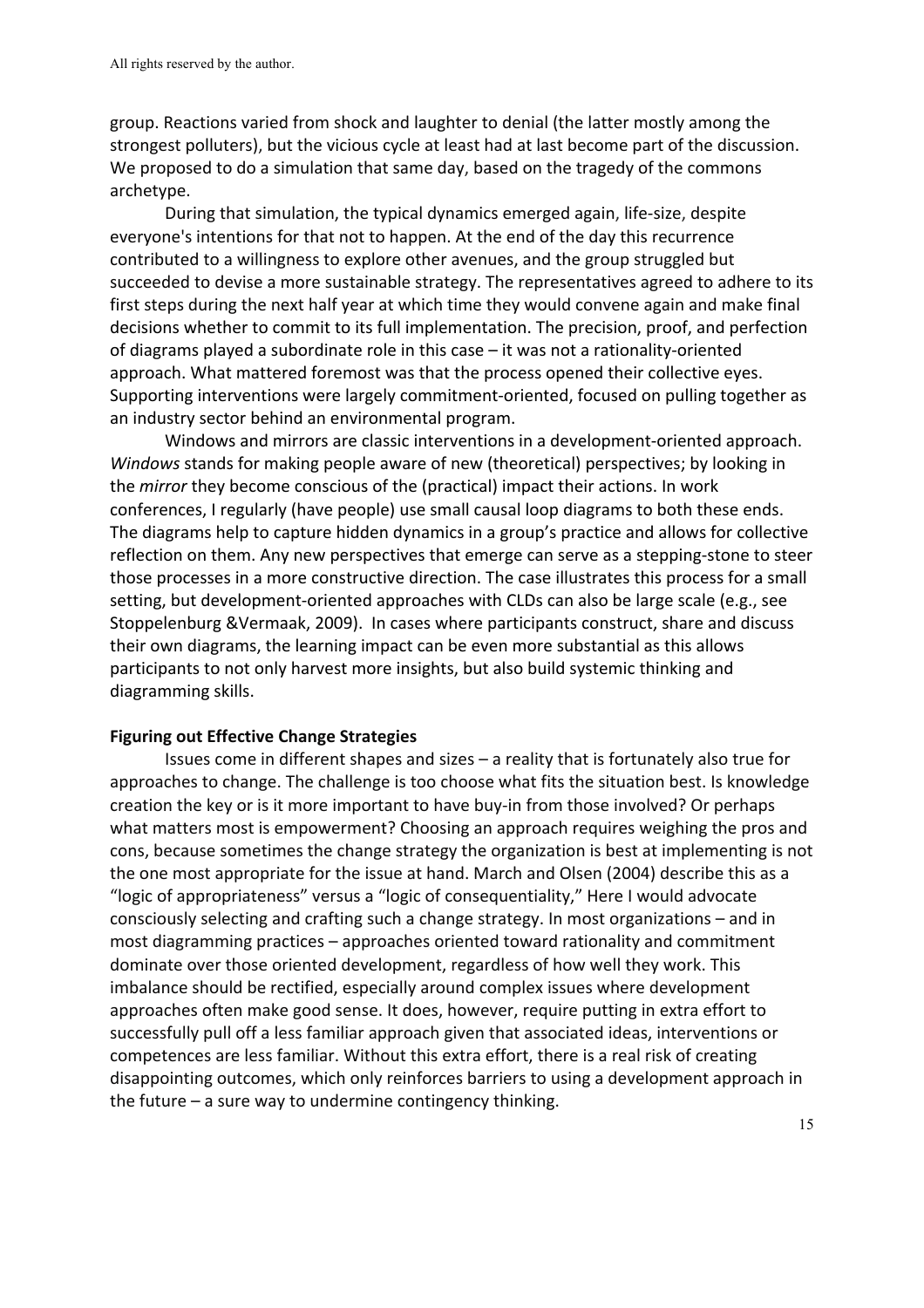Situational choice for a change approach implies separating such processes and switching between them. Sticking to any one approach indefinitely is not an option. Neither is indiscriminately mixing them together as this undermines each of the approaches. An example of this might be if, for instance, you mix a political process (geared towards commitment) with a learning process (geared towards development). In a learning process, participants gain the most when they show their weaknesses, ask for help, experiment with things they are not so good at, and so forth. In essence, people "put their cards on their table." By contrast, in a political process such behavior is generally dysfunctional and damaging, undermining people's negotiating position and making them vulnerable to attack. In such a context keeping your cards close to your chest makes more sense. Such contrasts are abundant between change strategies. The more you honor, use and maintain such contrasts, the better each of the approaches work (Vermaak, 2009).

This "separating and switching" can, in a limited way, also be observed in the case vignettes provided in this chapter. The least intensive way to achieve this functional way of combining change approaches is by having one overarching strategy be supported by a contrasting one. This happened in all three cases presented above. Sometimes it takes shape as brief contrasting intermezzos, like "commitment" phases interspersed in the predominant change strategy in both the university college case and the polluting industry case. Sometimes the support takes place through a supporting role, like some learning interventions in the service provider case to assist people to really hear each other and look for connections between their ideas. The more complex the cases are, the more intensive this switching between strategies needs to become so as to effectively address many different aspects of the issue at hand. Elsewhere I have described how such rapid (paradoxical) shifts can enhance the impact of causal loop diagramming (Vermaak, 2007).

Dealing productively with the tensions between contrasting change strategies is an intriguing topic that I only touch on here, but is crucial to living organizations (De Geus, 1997) and break through innovations (Vermaak, 2009). As change efforts are generally collective efforts, a first prerequisite to separating and switching is a common language to distinguish different strategies and what constitutes them – which is an extra reason to introduce such distinctions here.

#### **CLOSING REMARKS**

The consultancy market has shifted over the years. Many clients have gained know how about change management and are quite able to tackle basic changes themselves without the aid of consultants. In times of recession they do exactly that in order to cut costs. A more sustainable business proposition for consultants is to provide services that clients are as yet unable to insource. This tactic also makes sense from an organizational development perspective as it allows consultants to build clients' change capacity to deal with more complex change. As an added bonus it creates a strong impetus to innovate our knowhow, our services, and our skill set. I believe that CLD provide a robust method to deal with content complexity and process complexity that fits this shifting role for consultants. At the same time, it is important to emphasize that CLDs are not a cure all for all change issues.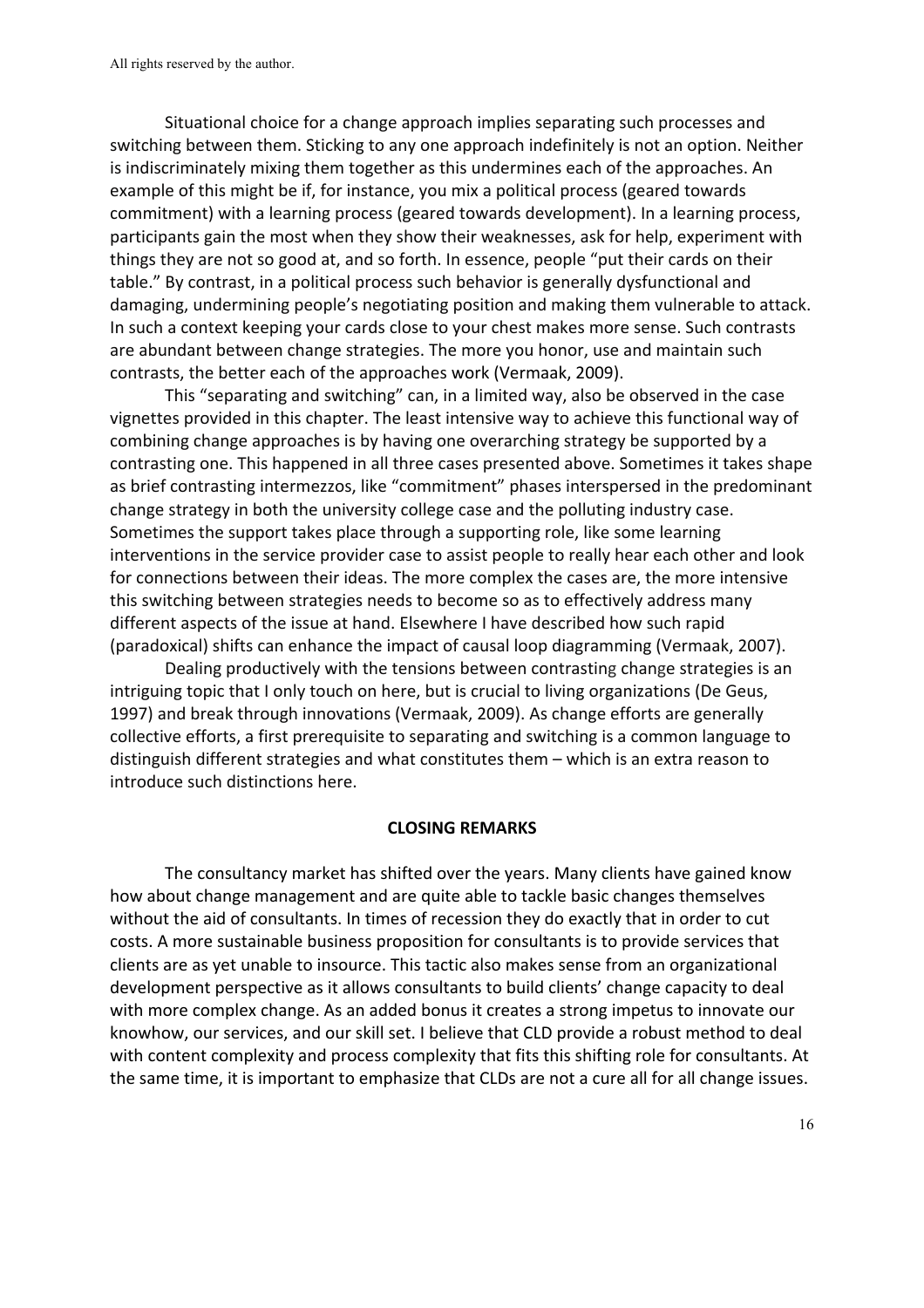When issues are simple or require limited participation, not only do we as consultants have less and less to add, but the CLD process takes more effort than it is worth.

Another point to make is that complex issues have the awkward tendency to raise anxieties among those involved. This can lead to a reflex to circumvent uncertainties even though they are intrinsic to complex issues and to the innovative approaches needed to address them. Taking on the expert role as consultant plays into this trap. The more consultants suggest they have the answers, the more this seems to discharge others of responsibilities to find them (Gabriel & Hirschhorn, 1999). The more consultants suggest they are especially competent to implement them, the more the effort is outsourced to them. Neither is productive. As complex issues are often interwoven with the primary process(es) of an organization, they require active participation to address them. Temporary setbacks and pitfalls are part of that process and even desirable for people to find out what works and to master what is needed to bring about lasting change (Geschka, 1978). Inevitably the expert mode sooner or later disappoints. It adds to participants loosing faith in dealing with complex issues and leads to consultants loosing their credibility. Such dynamics are part of any helping relationship and handling them is at the heart of the consultancy profession. These dynamics play out especially strong as soon as issues move beyond our personal understanding and control.

In such cases there is a need to have two conversations at the same time: one about constructive ways to address the issues and another about the anxieties that emerge. French (2001) labels the first as "positive capability" and the second as "negative capability" – and then states we are doomed when we lack either. Fortunately, causal loop diagramming can assist both those capabilities. *Positive capability* requires coming to grips with content complexity. There is a need for diagnostic probing, for uncovering feedback mechanisms, and deducing points of leverage to address the issue. *Negative capability* requires an interactive "holding space" where tensions and anxieties can be understood, filtered, and handled (Hirschhorn, 1988). This is where learning dips and political frictions are addressed. The space is "contained" in order for them not to eclipse the rest of the work (French & Vince, 1999). Neither of these processes are quick fixes and the diagramming process helps to slow participants down sufficiently to get to grips with both.

Consultants that deal with complex issues have no choice but to escape the "know it all" mindset and embrace the role of facilitating both analytical rigor and interactive sensitivity. Such role is a paradoxical combination that can be quite challenging for consultants. However, it might be the only way to make sense of ambiguous situations and persistent problems. Such a shift in consultants' expert identity is, in my view, hardly viable if capabilities and instrumentation are incongruent and do not support such a shift. Causal loop diagrams are a good exception as they too are a brainchild of contrasting worlds. When it comes to consulting for change, CLDs have proven their worth for decades in bridging both worlds. What remains is for more consultants to get over their vacillation, to become more skillful in using them, and to bring out their full potential. The aim of this chapter is to lend a hand in these respects.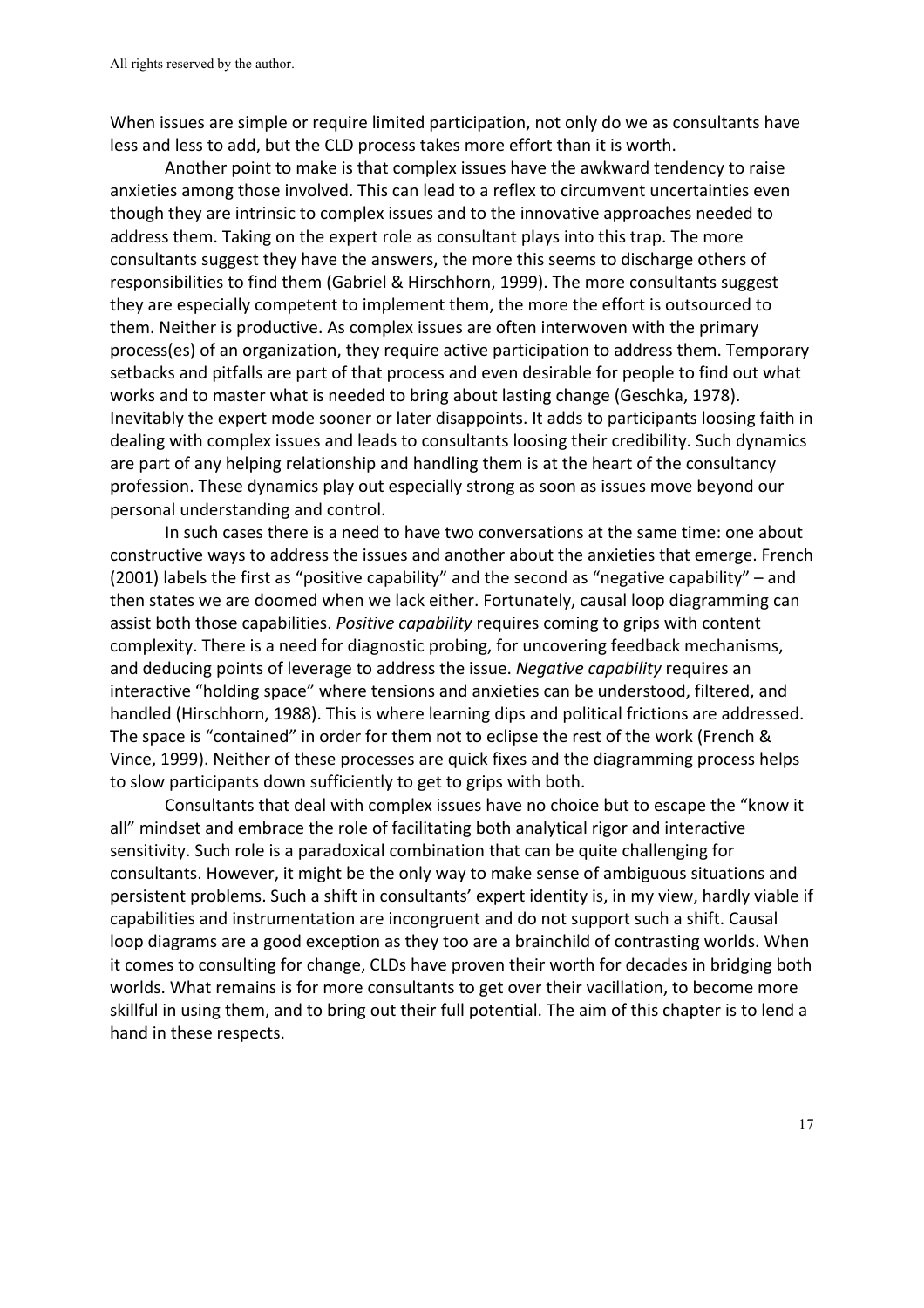#### **REFERENCES**

- Andersen, D.F. & Richardson, G.P. (1997). Scripts for group model building. *System Dynamics Review,* 13 (2), 107-129.
- Argyris, C. (1990). *Overcoming organizational defenses: Facilitating organizational learning.* Upper Saddle River, NJ: Prentice Hall.
- Bennis, W.G., Benne, K.D. & Chin, R. (1985). *The planning of change.* New York, NY: Holt, Rinehart and Winstron.
- Burns, J.R. & Musa, P. (2001). *Validation of causal loop diagrams.* Paper presented at the System Dynamics Society Conference, Atlanta, Georgia, July.
- Caldwell, R. (2005). Things fall apart? Discourses on agency and change in organizations. *Human Relations*, 58, 83-114.
- Caluwé, L. de & Vermaak, H. (2003). *Learning to change: A guide for organization change* agents. Thousand Oaks, CA: Sage.
- Duke, R.D. & Geurts, J.L.A. (2004). *Policy games for strategic management: Pathways into* the unknown. Amsterdam: The Netherlands: Dutch University Press.
- Flood, R.L. (1999). Knowing of the unknowable. Systemic Practice and Action Research, 12  $(3)$ , 247-256
- French, R. (2001). Negative capability: Managing the confusing uncertainties of change. *Journal of Organizational Change Management*, 14 (5), 480-492.
- French, R. & Vince, R. (Eds.) (1999) Group relations, management, and organization. Oxford, UK: Oxford University Press.
- Gabriel, Y. & Hirschhorn, L. (1999). Leaders and followers. In Y. Gabriel (Ed), *Organizations in* depth: The psychoanalysis of organizations (pp. 139-165). Thousand Oaks, CA: Sage.
- Geschka, H. (1978). Introduction and use of idea-generating methods. *Research Management*, 3, 25-28.
- Geus, A.P. de (1988). Planning as learning. *Harvard Business Review,* 66 (2), 70-74.
- Geus, A.P. de (1997). *The living company: Habits for survival in a turbulent business environment.* Boston, MA: Harvard Business School Press.
- Goodman, M. & Karash, R. (1995). Six Steps to Thinking Systematically. The Systems Thinker, 6 (2), 6.
- Greenberger, M., Crenson, M.A. & Crissey, B.L. (1976). *Models in the policy process: Public* decision making in the computer era. New York, NY: Russell Sage Foundation.
- Hardin, G. (1968) The tragedy of the commons. Science, 162 (3859), 1243-1248
- Hirschhorn, L. (1988). *The workplace within: Psychodynamics of organizational life.* Cambridge, MA: MIT Press.
- Lane, D.C. (1992). Modeling as learning: A consultancy methodology for enhancing learning in management teams. *European Journal of Operational Research*, 59, 64-84.
- Lyneis, J.M. (1999). System dynamics for business strategy: A phased approach. System *Dynamics Review,* 15 (1), p. 37-70
- March, J.G. & Olsen, J.P. (2004). *The logic of appropriateness*. Oslo, Norway: University of Oslo, Arena - Center for European Studies, Working paper no. 9.
- Moxnes, E. (1984). The art of causal loop diagramming. *Proceedings of the 1984 International System Dynamics Conference* (pp. 200-204). Oslo, Norway: International